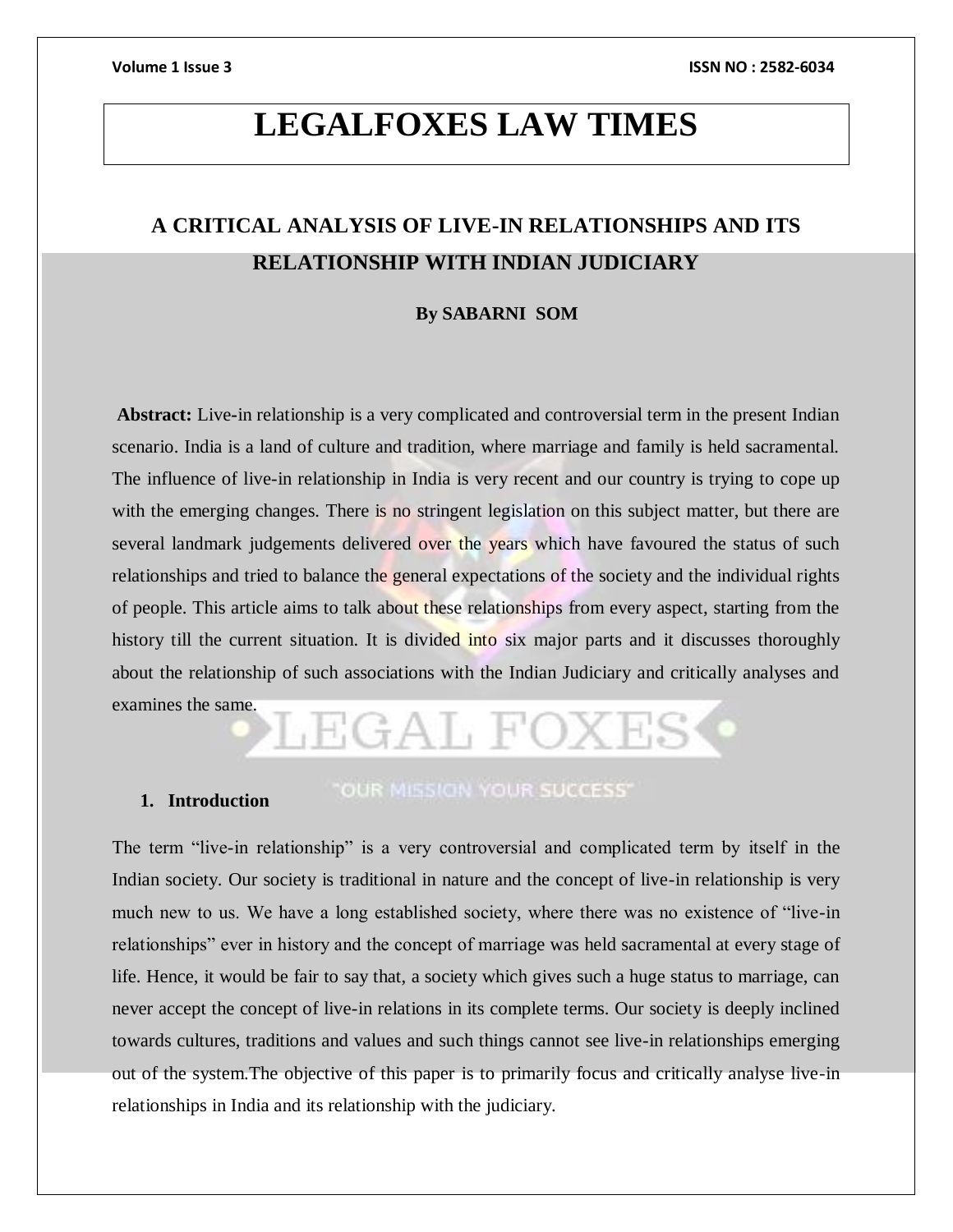In simple words the term 'live-in relationship" means cohabitation of a couple, who are not married to each other but are living together under the same roof. This kind of a relationship is generally romantic in nature and is continued for a long term or a permanent basis. The legal definition of 'live-in relationship' is "an arrangement of living under, which the couples, which are unmarried,live, together to conduct a long- going relationship similarly as in marriage". It should be kept in mind always, that these associations should always resemble a marriage i.e. the live-in arrangements should always be long term. This kind of cohabitation is often termed as consensual union or de-facto marriage and refers to unmarried couple living together in an intimate relationship. There are certain requirements to fulfil the criteria of live in relationships:

- The couple should attain the legal age to marry.
- They should be qualified to enter a legal marriage.
- They must be unmarried.
- Voluntary cohabitation should be for a considerable amount of time.
- Shared household
- Pooling of resources and financial arrangement between parties
- Domestic arrangements
- Children
- Socialization of relation in public

It has been truly said that change is the only constant in this world. Without change, a society never progresses and it is known that a dynamic society is the identity of a progressive and a developed society. As a result, India is also trying its best to cope up with the new practices, values and ideologies of the modern world.

The Indian society is very much new to the concept of 'live-in relationships' but gradually people are opening their minds towards this emerging concept of relationships. India has indeed witnessed a drastic change, in the way the present generation perceive their relationships. To understand this sort of associations in a better way, we should trace the history of 'live-in relationships'.

**1. History of live-in relationships**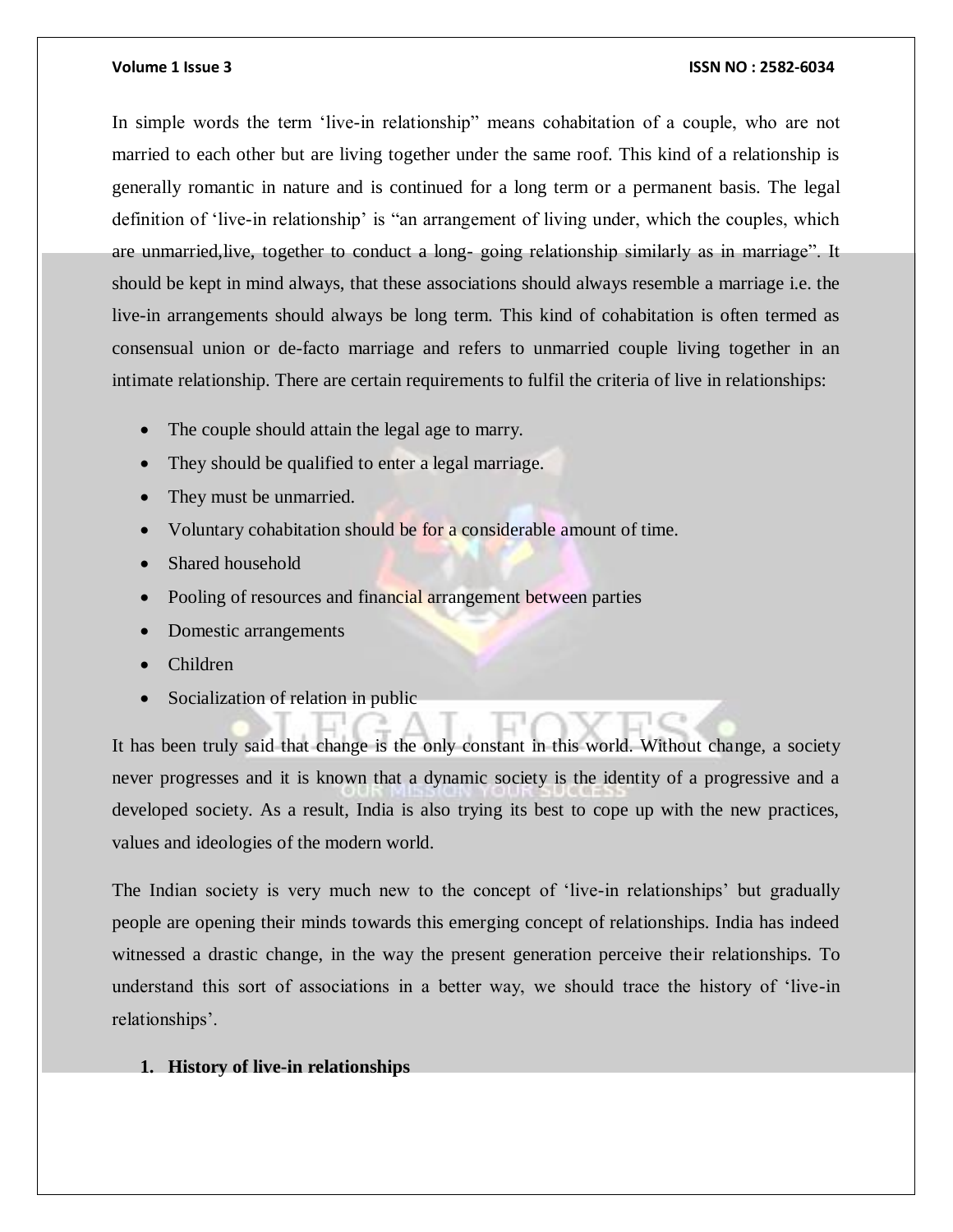As we all know, the concept of live in relationship is an emerging concept in India, but in the Western countries it had been in practice for a long time.

Live in relationships have become increasingly common in Western countries during the past few decades , because of certain changes in social views, especially regarding marriage, gender roles and religion. The entire history of live in relationship paves back to the Scandinavian countries in Europe which created a remarkable trend for the world. Many other countries started following this leading trend thereafter. According to the current scenario, among the European countries, France, Sweden have some of the highest rates of live in relationships while Poland, Spain, Italy have comparatively lower rates.<sup>1</sup> This actually proves how the society has been changing universally and getting progressive with time.

In some parts of the world, these types of relationships are valid and accepted but there are some countries which highly restrict the concept. It has been found that the younger generation of the current society are more inclined towards 'live-in relationships.'

# **2. Live-in Relationships and the Indian Laws**

The position of live-in relationship in the Indian context is not very clear but the recent landmark judgements given by the Honourable Supreme Court provides some assistance when we skim through the topic of live-in relationships and analyse the radius of the topic in Indian legal ambit. The couples involved in a live-in relationship are not governed by any specific law. Hence we can say that, there is no legal definition of live-in relationships in India and in this way the lawful status such sort of relationships is likewise unverified. The Indian legal system does not give any rights or obligations to the parties of live-in relationships.Live-in relationships are neither recognized by the Hindu Marriage Act, 1955 nor the Criminal Procedure Code of India,1973.The only Act which deals with these kinds of associations is the **ProtectionofWomenfromDomesticViolenceAct**,**2005** (PWDVA). This Act provides for the protection, maintenance and right of palimony of the aggrieved partner which is being covered within the term "domestic relationship" under Section 2(f) of the Act. Under Section 2(f) of the Protection of Women from Domestic Violence Act, "domestic relationship" means a relationship between two persons who live or have, at any point of time, lived together in a shared household,

 $\overline{a}$ 

<sup>1</sup>Cohabitation, http://en.m.wikipedia.org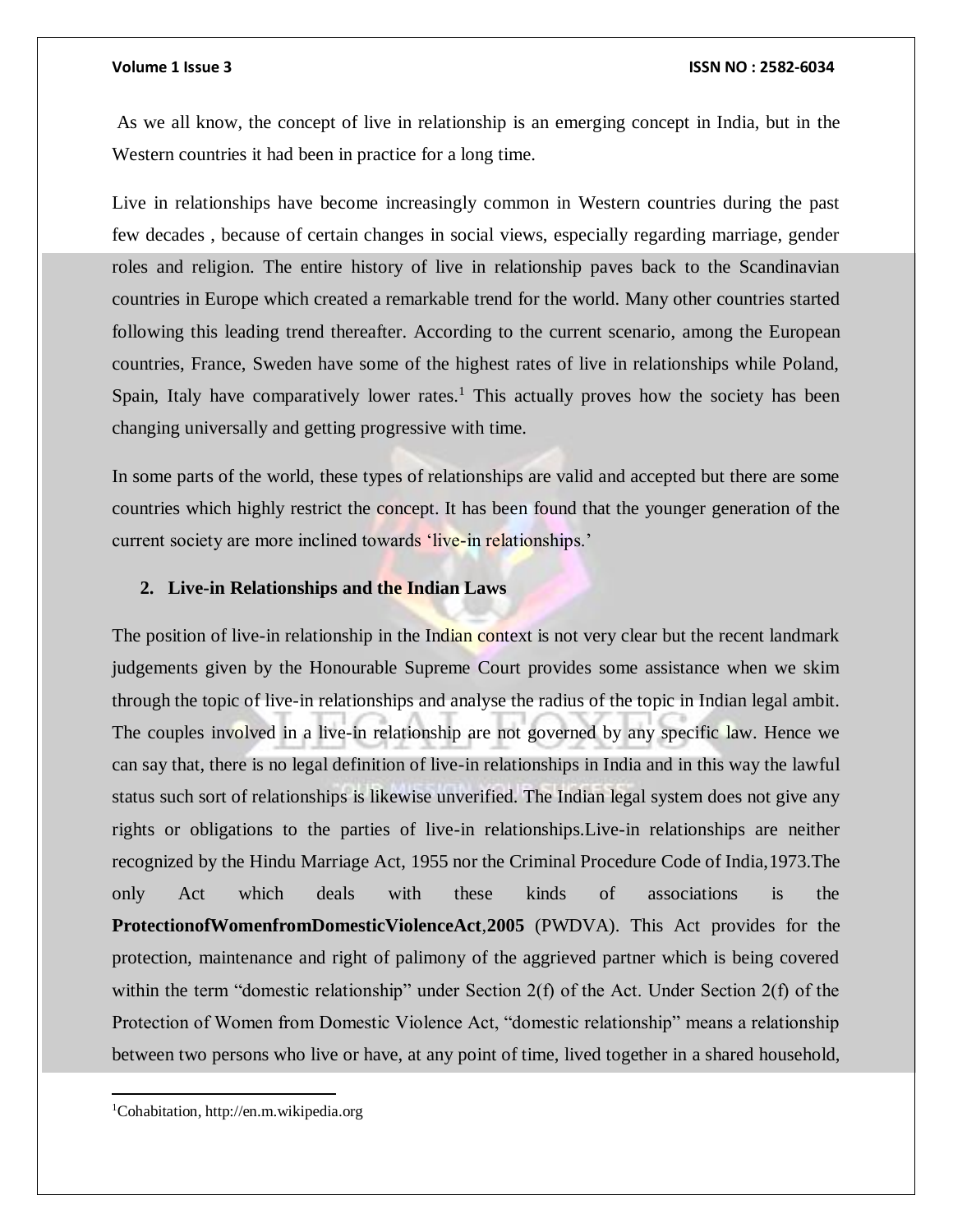when they are related by consanguinity, marriage, or through a relationship in the nature of marriage, adoption or are family members living together as a joint family. Though live-in relationships are not prominently or categorically mentioned in the Act but the Apex Court has interpreted these associations as "relationships in the nature of marriage." The provisions of PWDVA are presently made applicable to the individuals who are in live-in relationships. Courts presume live-in-relationships to be covered under the ambit of the expression as the wordsnature of marriage and live-in relationship stand on the same line and meaning.

Another major Amendment was initially proposed to be done to the **CriminalProcedureCode**, **1973**. By the earlier definition, Section 125 was incorporated in order to avoid vagrancy and destitution for a wife/minor children/ old age parents, but now the same has been extended by judicial interpretation to partners of a live-in relationship as well. In November 2000, the Malimath Committee was set up. This Committee worked on the Reforms of the Criminal Justice System. In the year of 2003, when the Malimath Committee submitted its report, it made several recommendations under the head "offences against women". One of its recommendations was to amend Section 125 of the CrPC to alter the meaning of 'wife''. Due to this alteration, a revision was made and now the expression "wife" incorporates the ladies who were previously in a livein relationship and now her accomplice her abandoned her at his will, and hence the lady in the relationship is now entitled to the status of a "wife". In simple words, it means that if a lady has been in a live-in relationship for a sensible period of time, she is ought to have all the legitimate privileges as that of a spouse and can claim maintenance under Section 125 of the CrPC. Hence, to get maintenance under Section 125 of the CrPC, marriage is compulsory.<sup>2</sup>.

However, the right to maintenance in live-in relationships is given to the aggrieved partners by the **ProtectionofWomenfromDomesticViolenceAct**, **2005**. In such cases, it is decided by the Court in accordance with the Domestic Violence Act, 2005 and the individual facts of the case. Though our society is still very hesitant to accept live-in relationships, the Protection of Women from Domestic Violence Act,2005 provides for the protection and maintenance thereby granting the right of palimony (a form of alimony paid to a former partner in a non-marital relationship)

<sup>2</sup>AsthaSaxena, Live-in Relationship and Indian Judiciary, SCC Blog, (January

l

23,2019),http://www.scconline.com/blog/post/2019/01/23/live-in-relaionship-and-indian-judiciary-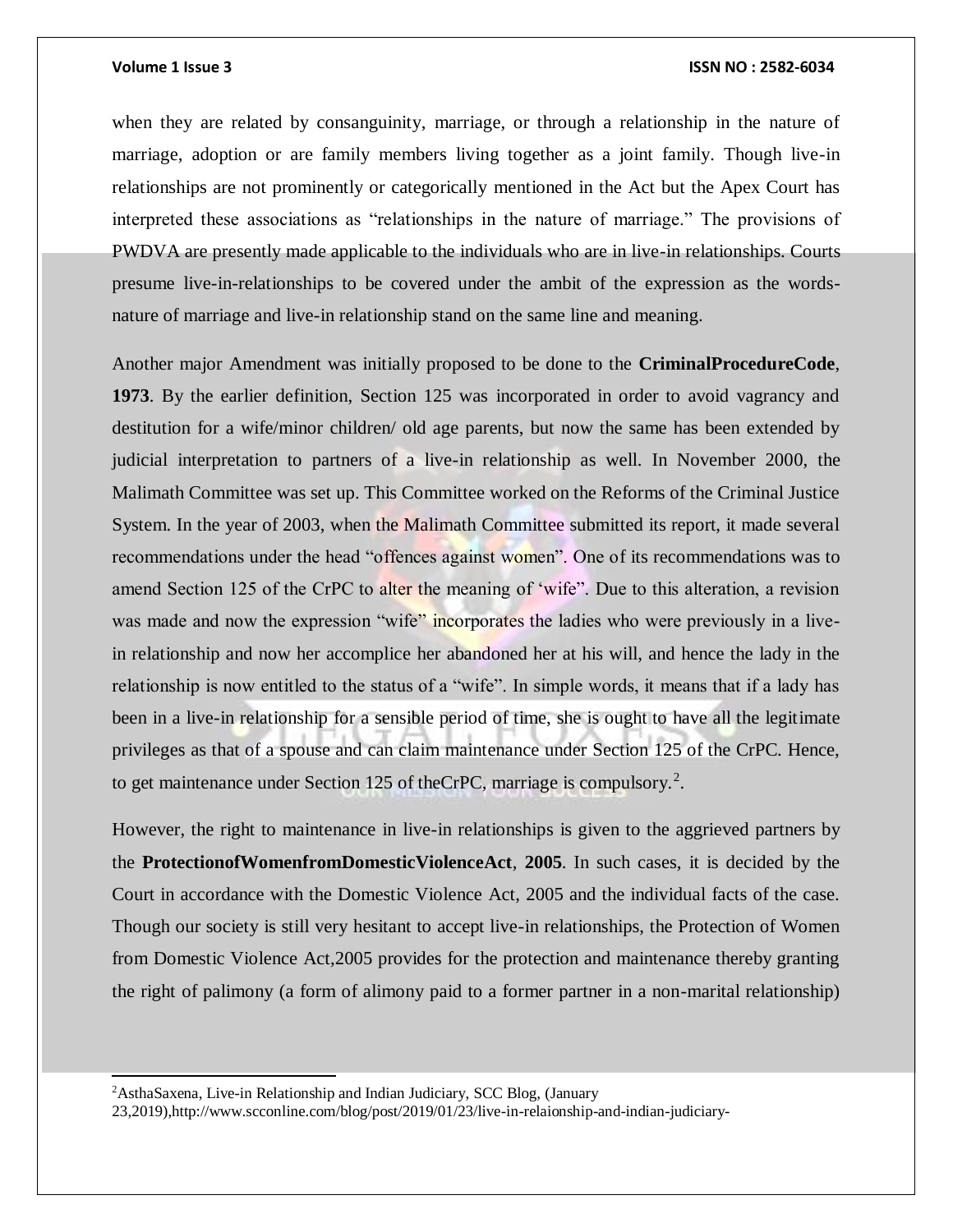to an aggrieved live-in partner. Thus we can say that, the female live-in partners and their children have been accorded adequate protection by the judicial system of our country.

The **IndianEvidenceAct**, **1872** has also given a legal status to live-in relationships. It is very important to note that, when a man and a woman live together for a long span of time as husband and wife there would be "presumption of marriage" under Section 114 of the Indian Evidence Act.

# **3. Indian Judiciary on Live-in Relationships**

As far as the Indian Judiciary is concerned, the understanding of marriage and the notion of livein relationships has gradually moved from the traditional view to a much modern and progressive aspect. Live-in relationships are gaining momentum especially amongst the educated and economically viable groups conscious about their rights. There are several landmark judgements which have favoured the status of live-in relationships in India over the years and helped our society to perceive these relationships in a positive way.

In the cases prior to independence, like in the case of**A**.**Dinohamyv**.**WL**. **Blahamy<sup>3</sup>** , the Privy Council laid down a broad rule postulating that, "Where a man and woman are proved to have lived together as a man and wife, the law will presume, unless the contrary be clearly proved, that they were living together in consequence of a valid marriage and not in a state of cocubinage". The same principle was reiterated in the case of **MohammedAli** v. **MohammedIbrahimKhan<sup>4</sup>**

# **OUR MISSION YOUR SUCCESS**

The first ever case after independence,in which the Supreme Court of India recognized the concept of live-in relationship as a valid marriage was that of **BadriPrasadv**. **Dy**. DirectorofConsolidation<sup>5</sup>, in which the court gave legal validity to a couple who stayed together in a live-in relationship for 50 years.

Before 2000, no courts in the country ever uttered the word "live-in relationship", but not thereafter. In 2001, the Allahabad High Court recognized the concept of live-in relationship in

 $3A$ . Dinohamy v. W.L. Blahamy, AIR 1927 P.C. 185

<sup>4</sup> Mohammed Ali v. Mohammed Ibrahim Khan, (1929) 31 BOMLR 846

<sup>&</sup>lt;sup>5</sup>Badri Prasad v. Dy. Director of Consolidation, AIR 1978 SC 1557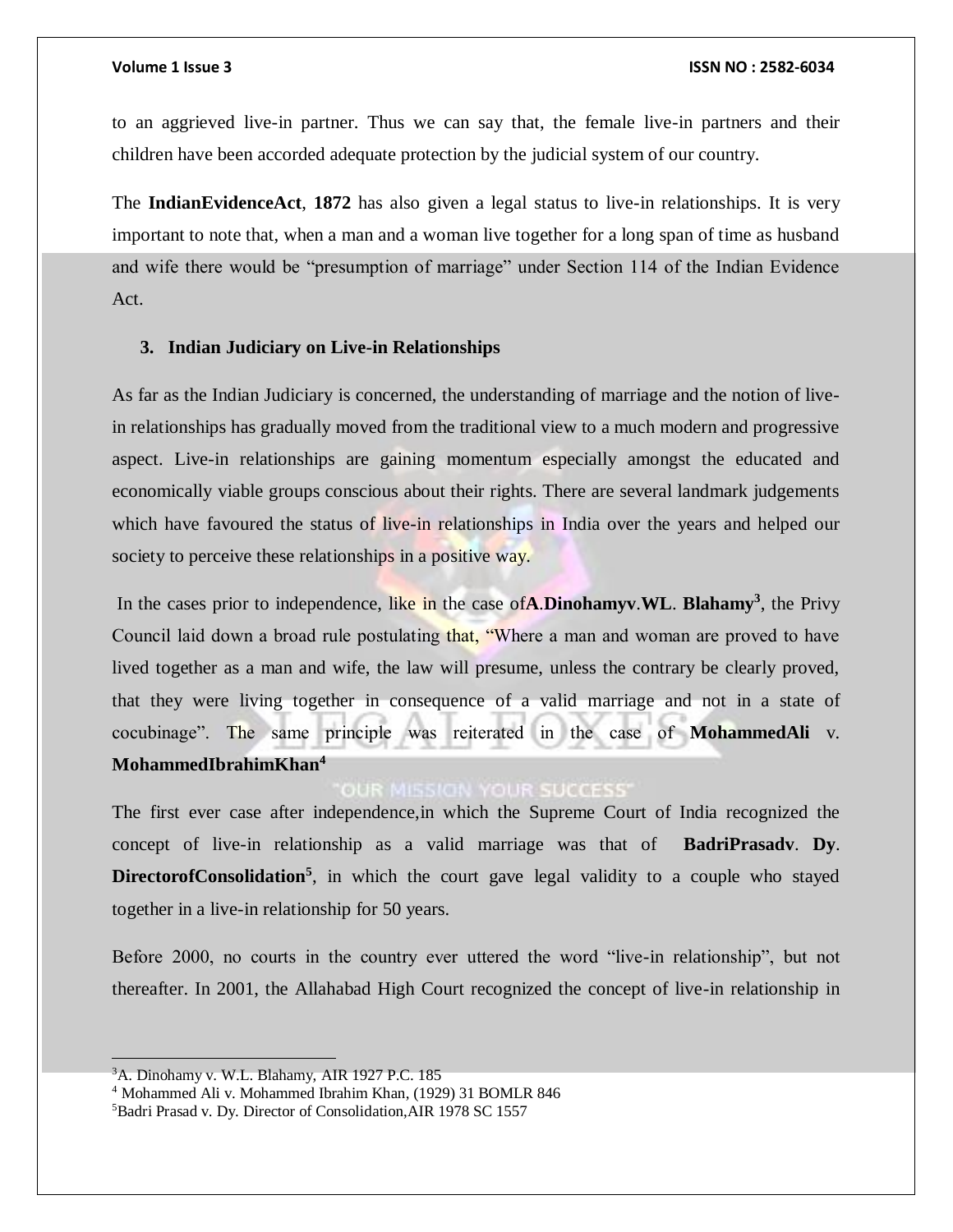the case of,**PayalSharmav**. **Superintendent**, **NariNiketanandothers**; <sup>6</sup> wherein it was held that, live in between two adults without marriage cannot be construed as an offence. It further held that there is no law which postulates that live-in relationships are illegal.

In**KoppisettiSubharaoSubramaniamv**. **StateofU**.**P**. 7 , the Supreme Court provided the protection cover against dowry, under Section 498A of the Indian Penal Code, 1860 by including a person who enters into marital relationship under feigned status of husband. In Patelandothers<sup>8</sup> case, the Apex Court observed two adults are not criminal offenders who are bound in 'live-in relationship' without a formal marriage. No legislation has ever been enacted by Indian Parliament which denounces any such relationships as illegal. This judgement was made applicable to the case, **Tulsav**. **Durghatiya**, by the Supreme Court and re-organized the rule that there would be a presumption of marriage under Section 114 when there has been long co-habitation.

In the case of **S**.**Khushboov**. **Kanniammal&Another<sup>9</sup>** , the Supreme Court held that living together is a right to life. Live-in relationships may be immoral in the eyes of the conservative Indian society, but it is not illegal in the eyes of law. In this particular case, the charges against Khushboo, the actress from South India, who endorsed pre-marital sex and live-in relationships, were dropped by the court. It was held that living together was not an offence in the eyes of law.

However, in one of its judgement, **AlokKumarv**. **State<sup>10</sup>**, the Delhi High Court has held that live-in relationships are walk in and walk out relationships and no strings are attached to them. Hence, these kinds of relationships do not create a legal bond between the partners. It further held that in case of live-in relationships, the partners cannot complain of infidelity and immorality.

Another important judgement was given in the case of **Tulsa&Othersv**. **Durghatiya&Others<sup>11</sup>** , **2008** which was largely based on the judgment given in the Patel casein 2006.In this case the

<sup>6</sup>Payal Sharma v. Superintendent, NariNiketan and Others, (2006) 8 SCC 726

<sup>7</sup>KopisettiSubharaoSubramaniamv. State of U.P., Criminal Appeal Number 867 of 2009,[Arising out of SLP (Crl.) No.4496 of 2006]

<sup>8</sup>Patel and others, (2006), 8 SCC 726

<sup>9</sup>S.Khusboo v. Kanniammal& Another,Criminal Appeal Number 913 of 2010[ Arising out of SLP(Crl.) No. 4010 of 2008]

<sup>10</sup>Alok Kumar v. State,Cr.M.C.No. 299/2009, Decided on 9 August 2010.

<sup>1111</sup>Tulsa & others v Durghatiya&others, Civil Appeal Number 648 / 2002/ SC/0424/2008 (S.C. September 24,2009)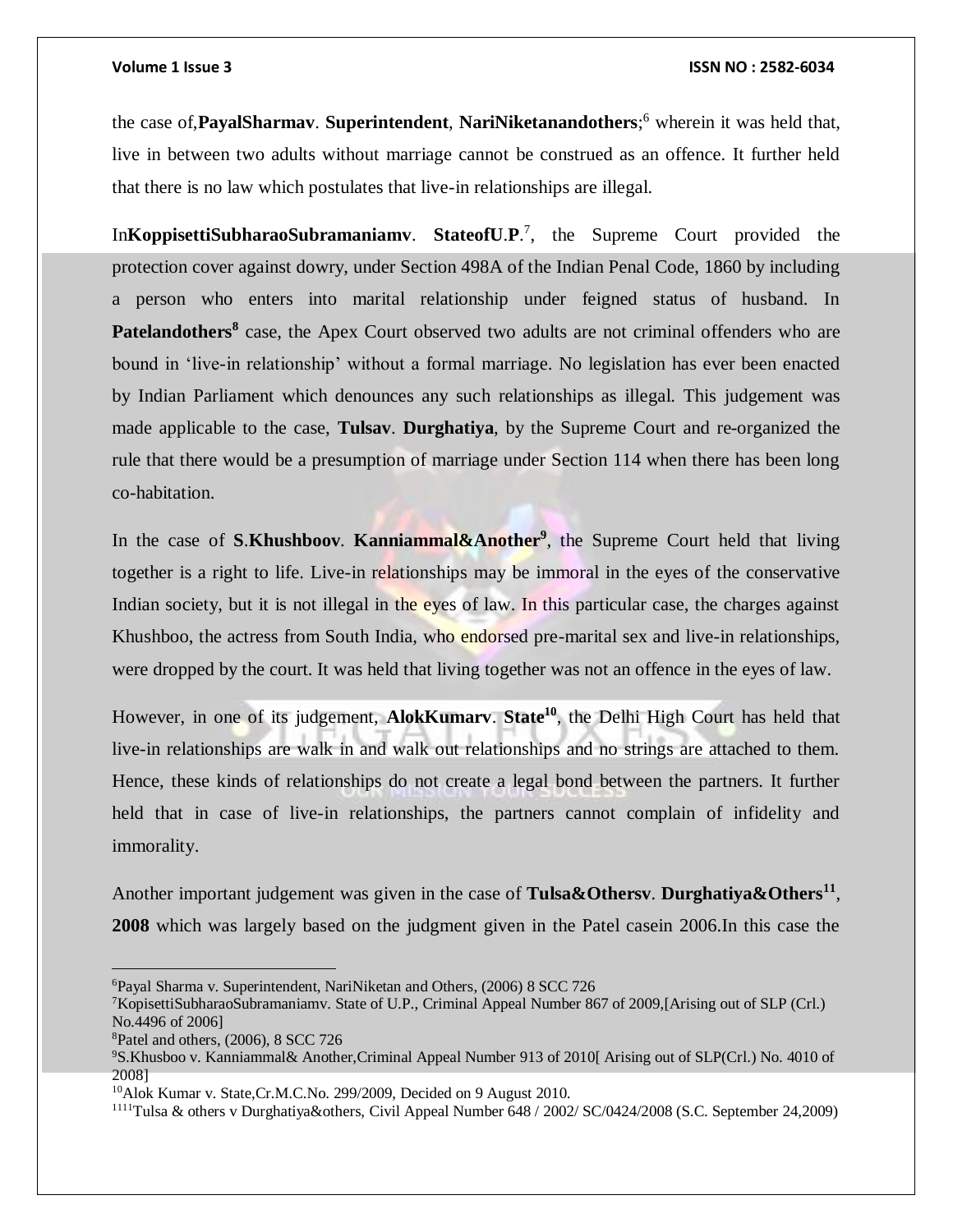Supreme Court provided legal status to the children born out of live-in relationships. It was held that one of the crucial pre-conditions for a child born from live-in relationships is that, the child should not be treated as illegitimate because the parents must have cohabited for a considerable amount of time under the same roof to recognize themselves as "husband" and "wife". Therefore the court also granted the "right to property" to a child born out of a live in relationship.

On 13th April, 2015 a landmark judgement was delivered by the Bench consisting of Justice M.Y. Iqbal and Justice Amitav Ray. The Supreme Court ruled out that couples who are living in alive-in relationship will be presumed legally married.

The Apex Court also said that, in case the man dies, then his partner would inherit his property. Since 2010, the Supreme Court has ruled in favour of women on declaring that women should get the rights as that of a wife, in case of live-in couples. These rights include protection from domestic violence, right of inheritance of property, the legitimacy of the children born out of such relationships and the maintenance of children after separation.

# 4. **A Critical Analysis**

Everyone has different thoughts and perceptions on live-in relationships which lead them to approve or disapprove such relationships. Making the decision to cohabit before marriage requires careful consideration of both the parties. Although, the right decision will increase the chances of achieving a successful long-term relationship, similarly the wrong decision can be equally disastrous.

# **OUR MISSION YOUR SUCCESS'**

One of most important advantages of these relationships is, they provide a trial run for marriage. The couple gets the opportunity to discover a lot of things about themselves before their marriage, among which compatibility and sharing responsibilities are extremely crucial.

Sharing the financial burdens also become much easier between the partners when they decide to split it between them. It can be said that, living in is an affordable and convenient method of living.

A live–in relationship is like a marriage without all the legalities and responsibilities of marriage. Hence, it gives an immense amount of freedom to the couple who do not want to risk their lives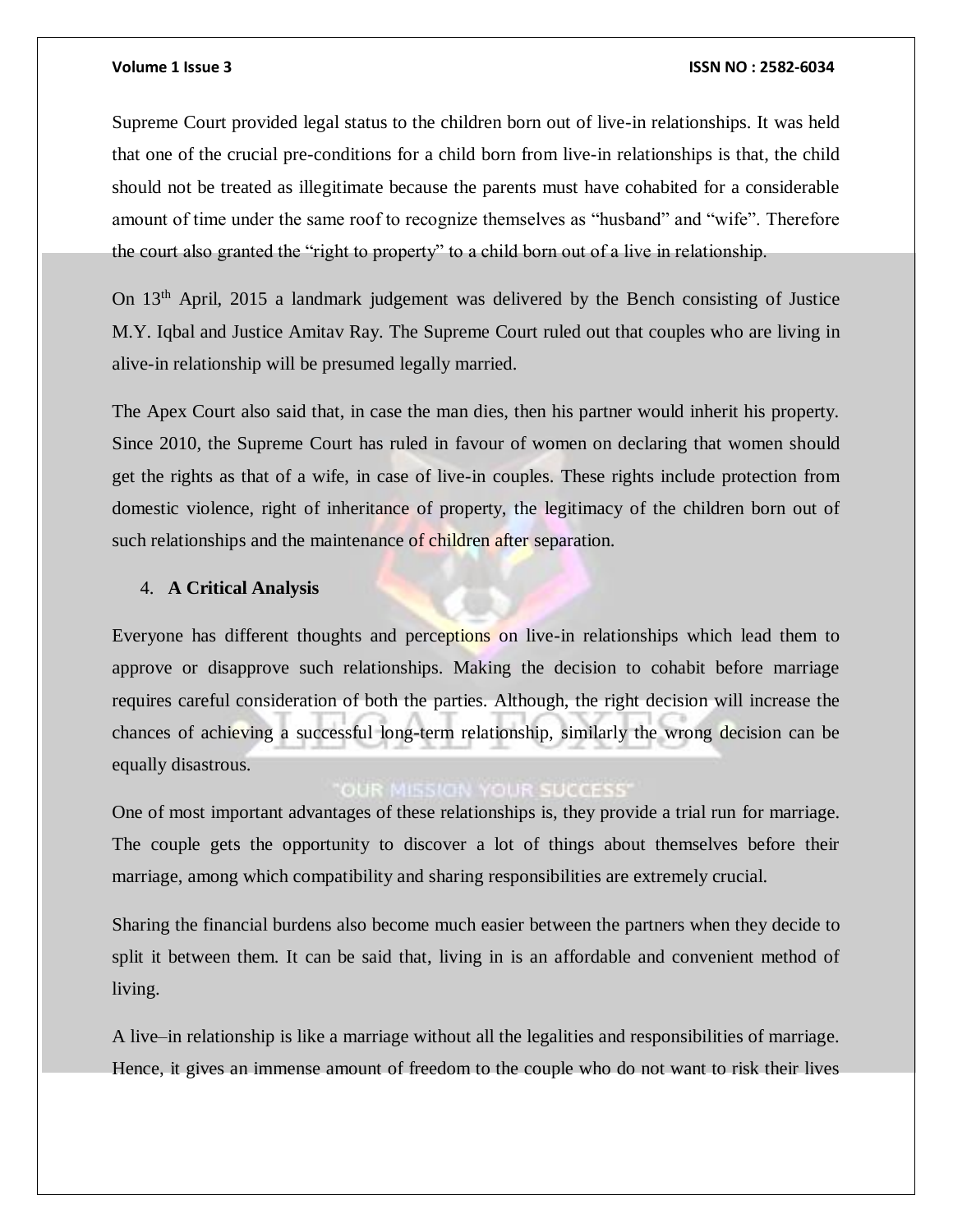being tied up in a messy divorce battle. It is very easy to come out of a live-in relationship without facing the legal formalities.

On the other hand, social censure is a very big stumbling block for these relationships. Our society till now, finds it extremely difficult to accept such relationships openly. It is considered unacceptable especially by the older generation. In many cases it has been observed that the livein couples are often harassed and shamed by the society for their choice. Another major disadvantage of live-in relationship is the lack of commitment. Separation can easily take place based on an issue, whereas in marriage an issue gets resolved based on reasoning and responsibilities.

Inclusively, we can say that, the very advantage of being in a live-in relationship i.e. lack of commitment, is its biggest disadvantage. It is assumed that human relationships are weak and complex and hence there is no guarantee of these relationships.

Live-in relationships might be or not be better than marriage but it gives a clear perspective to the couple about their compatibility and hence of spending a life together with their respective partners. Because of all the pressure and responsibilities that come with marriage, couples prefer being in cohabitation to satisfy their various needs. Therefore, a couple, before advancingtowards living in together, should always keep in mind the consequences and responsibilities that come with it.

# **5. Conclusion**

# **OUR MISSION YOUR SUCCESS**

India is a democratic country and respect for human rights is an integral part of our system. Every individual has the freedom to choose their partner and way of living. The changing scenario of people moving into live-in relationships is an issue of individual right and privacy and hence they should be given the absolute liberty to choose their way of living. Live-in relationships are no longer a novelty to Indian society. Although the number of people supporting such practice may be less in number, but there is a genuine concern that in future people may prefer it for marriage. In fact, the couples involved in live-in relationships are constantly multiplying in number and it creates a challenge to the solid rock on which the institution of marriage has been built up and nurtured. Although, the idea of live-in relationship may sound very unique and appealing but we should always keep in mind that certain